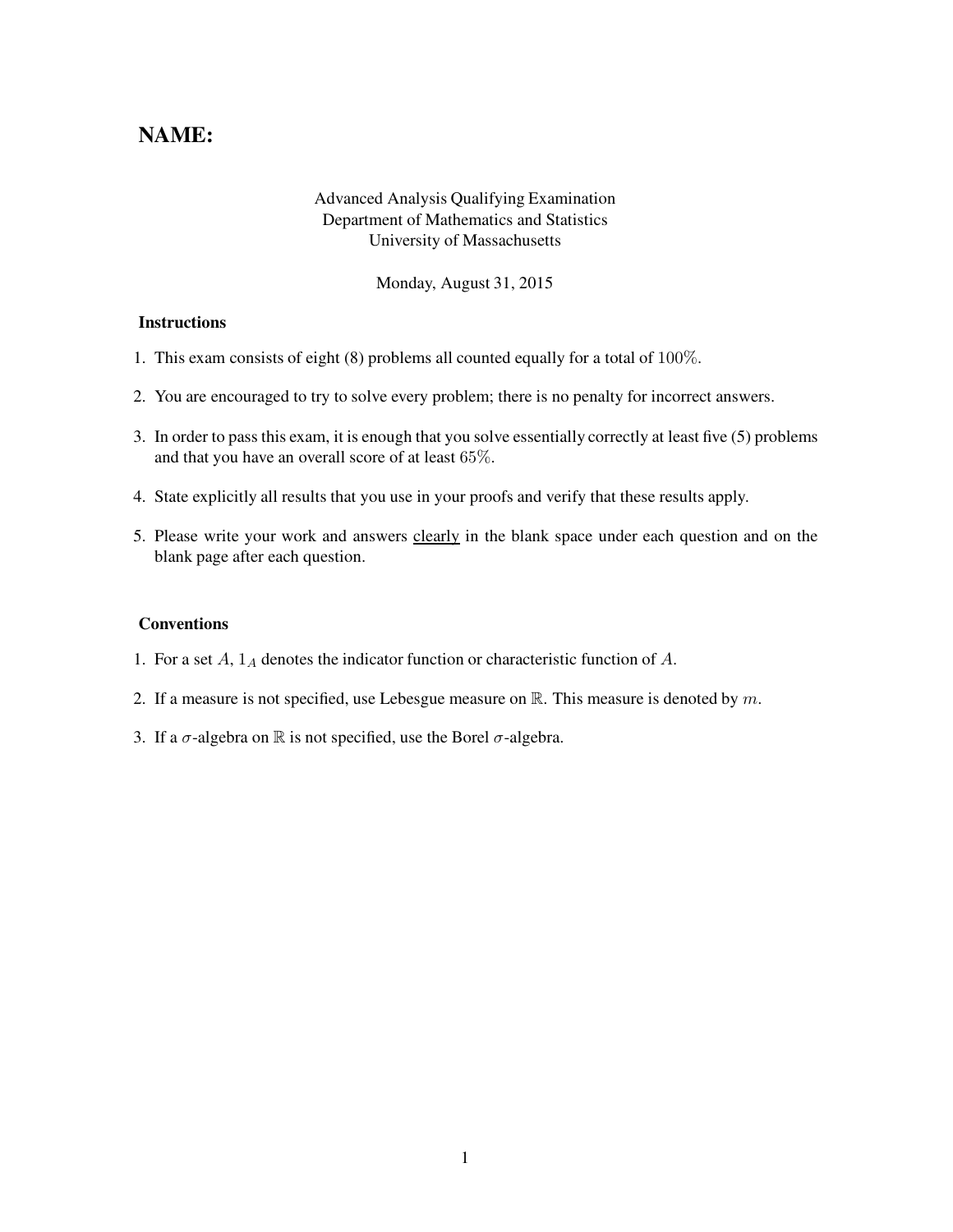1. Let m denote Lebesgue measure on [0, 1]. For  $n \in \mathbb{N}$  define the intervals  $A_n = (\frac{1}{n+1}, \frac{1}{n})$  $\frac{1}{n}$ . For  $\alpha \in \mathbb{R}$  define the function  $f : [0, 1] \mapsto \mathbb{R}$  by  $f(0) = 0$  and

$$
f(x) = \sum_{n=1}^{\infty} n^{\alpha} 1_{A_n}(x) \text{ for } 0 < x \le 1.
$$

Find the values of  $\alpha \in \mathbb{R}$  for which f is integrable — that is, for which  $f \in L^1([0,1], m)$ . Then **prove** that f is integrable for these values of  $\alpha \in \mathbb{R}$ .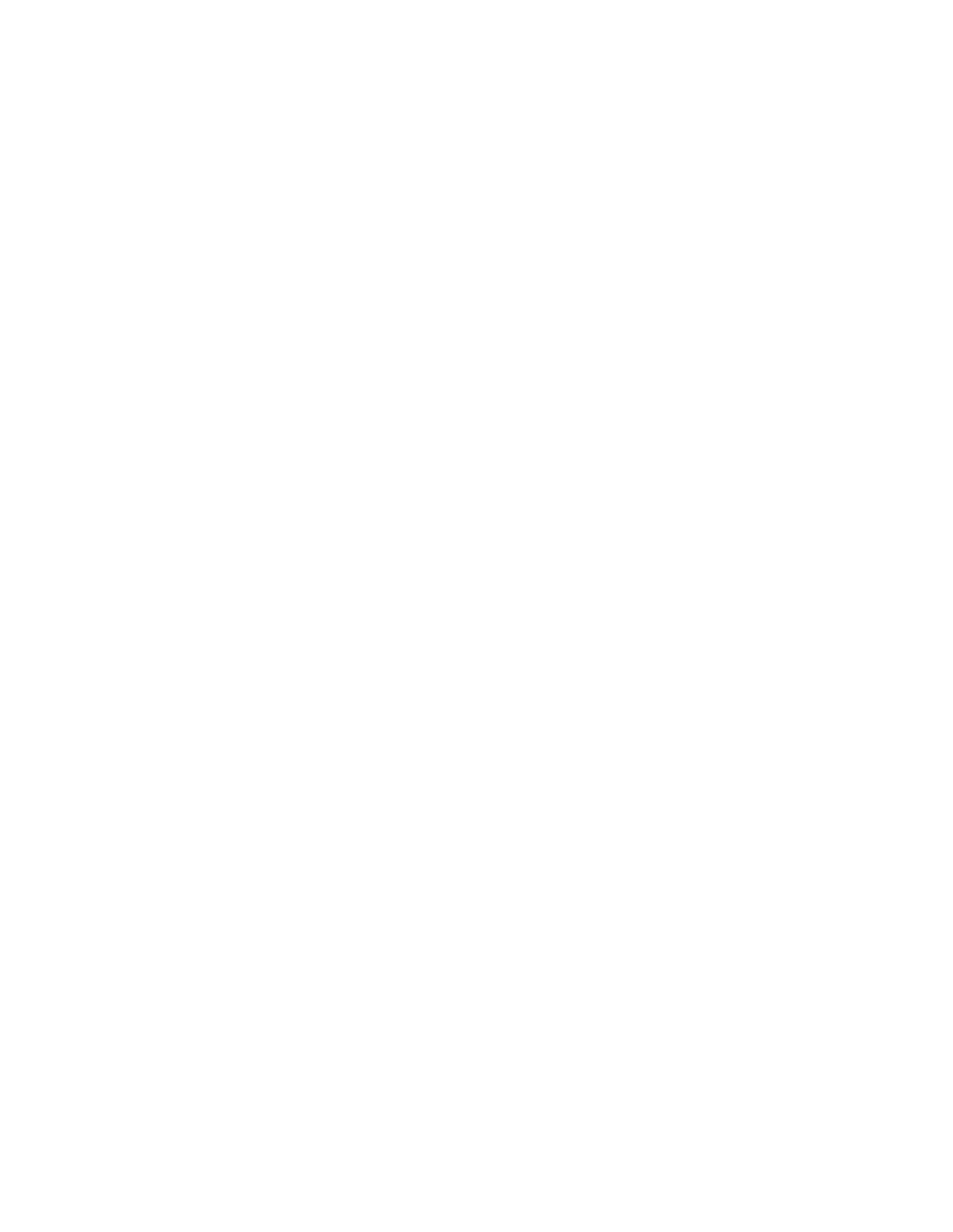2. Let  $(X, \mathcal{M}, \mu)$  be a measure space. Let  $\{f_n, n \in \mathbb{N}\}\$  be a sequence of real-valued functions in  $L^2(X,\mu)$  such that

$$
\sup_{n \in \mathbb{N}} \int_X f_n^2 \, d\mu \le C < \infty
$$

for some positive constant C. Prove that  $\lim_{n\to\infty} f_n(x)/n = 0$  for  $\mu$ -almost every  $x \in X$ . [Hint. Consider the sequence of functions  $g_n = \sum_{k=1}^n f_k^2$  $k^2/k^2$  for  $n \in \mathbb{N}$ .]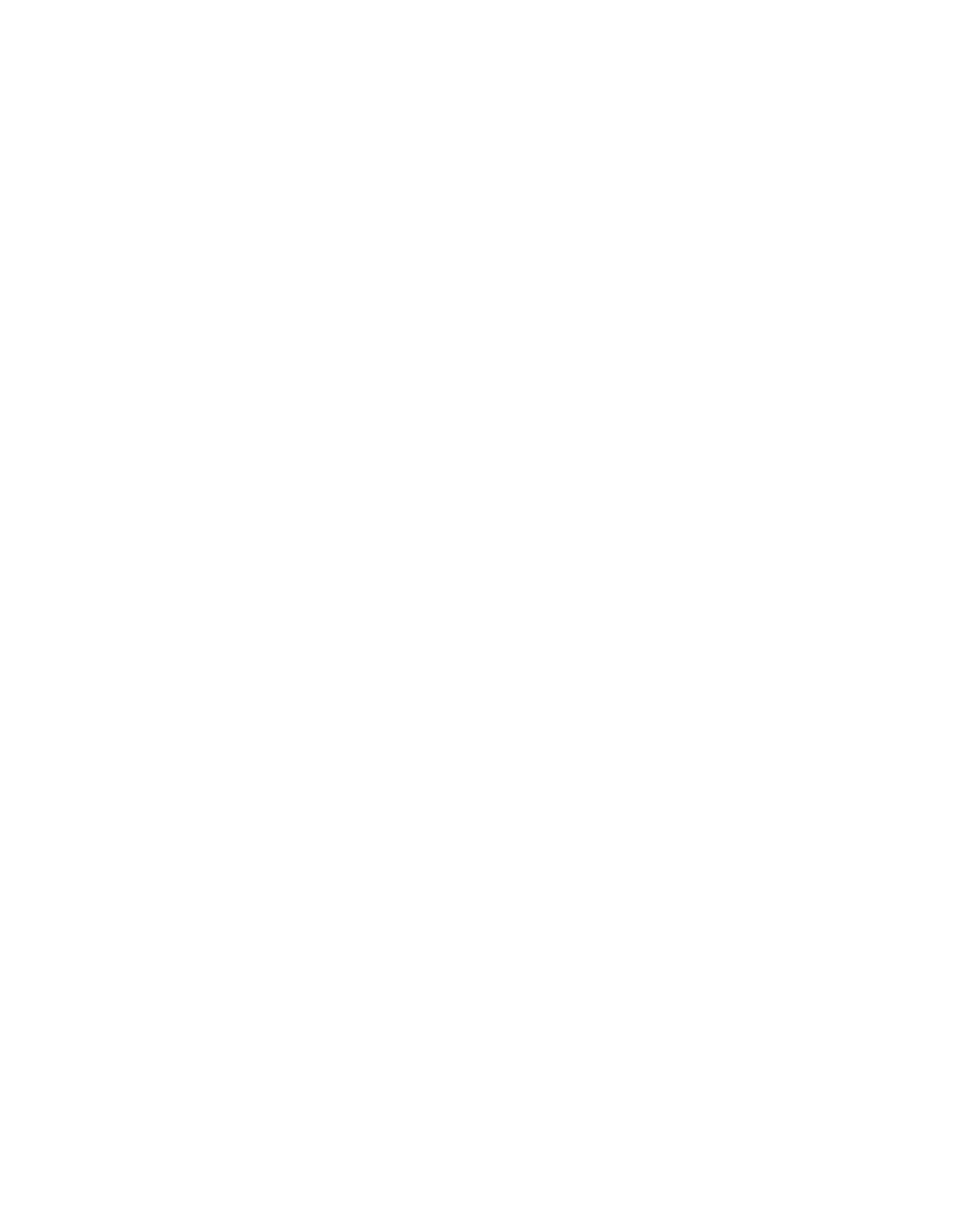3. (a) Let g be a function that maps  $[0, 1]$  into R. Define the concept "g is of bounded variation on  $[0, 1]$ ."

Define the function  $f : [0, 1] \mapsto \mathbb{R}$  by  $f(0) = 0$  and

$$
f(x) = x^2 \cos(1/x^2)
$$
 for  $0 < x \le 1$ .

(b) Prove that f is differentiable at each  $x \in (0, 1)$  and has a right hand derivative at  $x = 0$ .

(c) Prove that  $f$  is not of bounded variation on  $[0, 1]$  by considering the sequence of partitions indexed by  $n \in \mathbb{N}$ 

$$
\mathcal{P}_n = \left\{ 0, \left( \frac{2}{2n\pi} \right)^{1/2}, \left( \frac{2}{(2n-1)\pi} \right)^{1/2}, \dots, \left( \frac{2}{3\pi} \right)^{1/2}, \left( \frac{2}{2\pi} \right)^{1/2}, 1 \right\}.
$$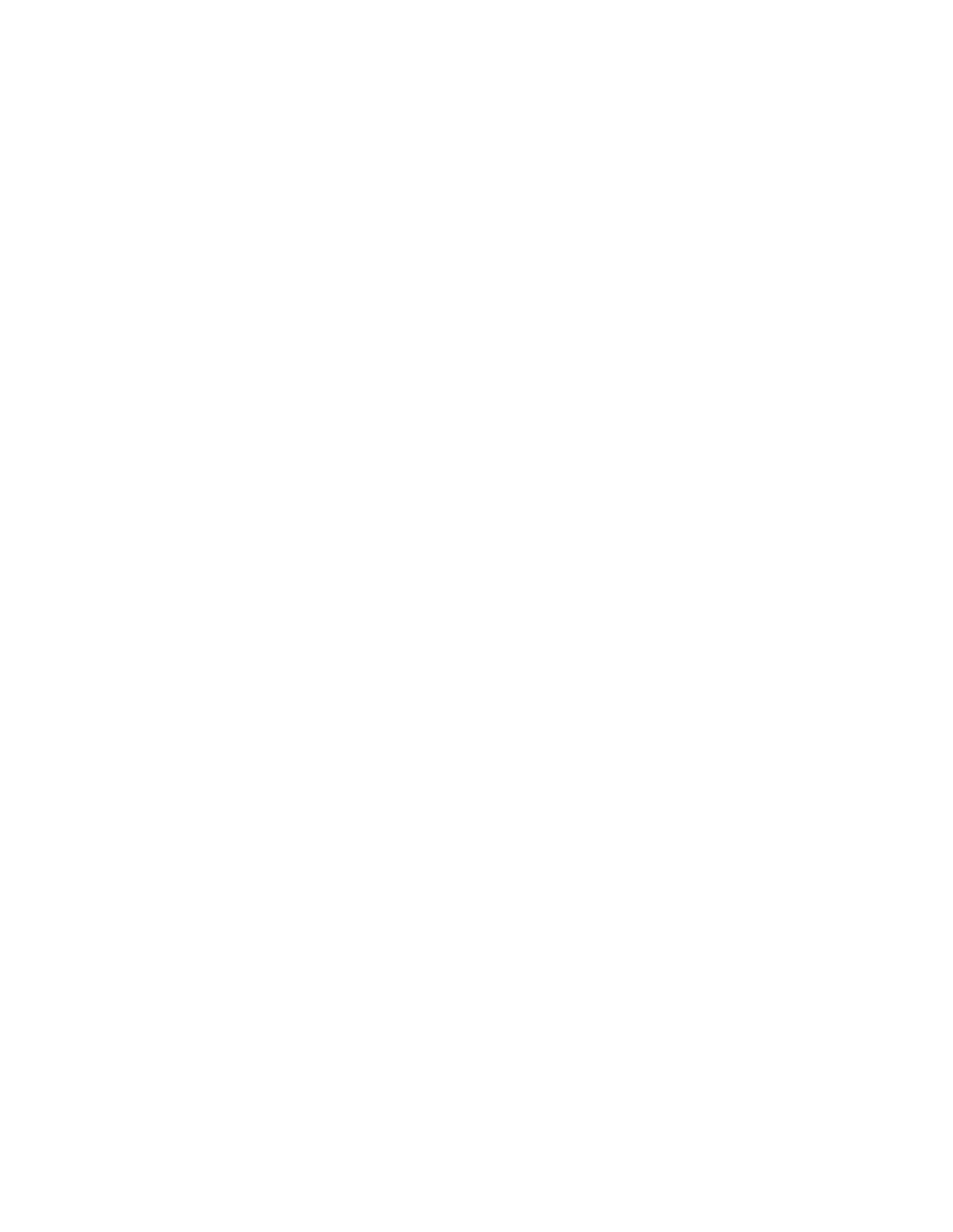- 4. (a) Give the definition of the outer measure  $m^*$  that arises in the construction of Lebesgue measure m on R. Some authors refer to the outer measure as the exterior measure.
	- (b) Prove that  $m^*(A + s) = m^*(A)$  for any subset A of  $\mathbb R$  and any  $s \in \mathbb R$ .

(c) Prove that for any nonnegative, Borel-measurable function  $f$  mapping  $\mathbb R$  into  $\mathbb R$  and for any  $t\in\mathbb{R}$ 

$$
\int_{\mathbb{R}} f(x-t) dm(x) = \int_{\mathbb{R}} f(x) dm(x).
$$

[Hint. First prove (c) for  $1_B$ , where B is a Borel subset of R.]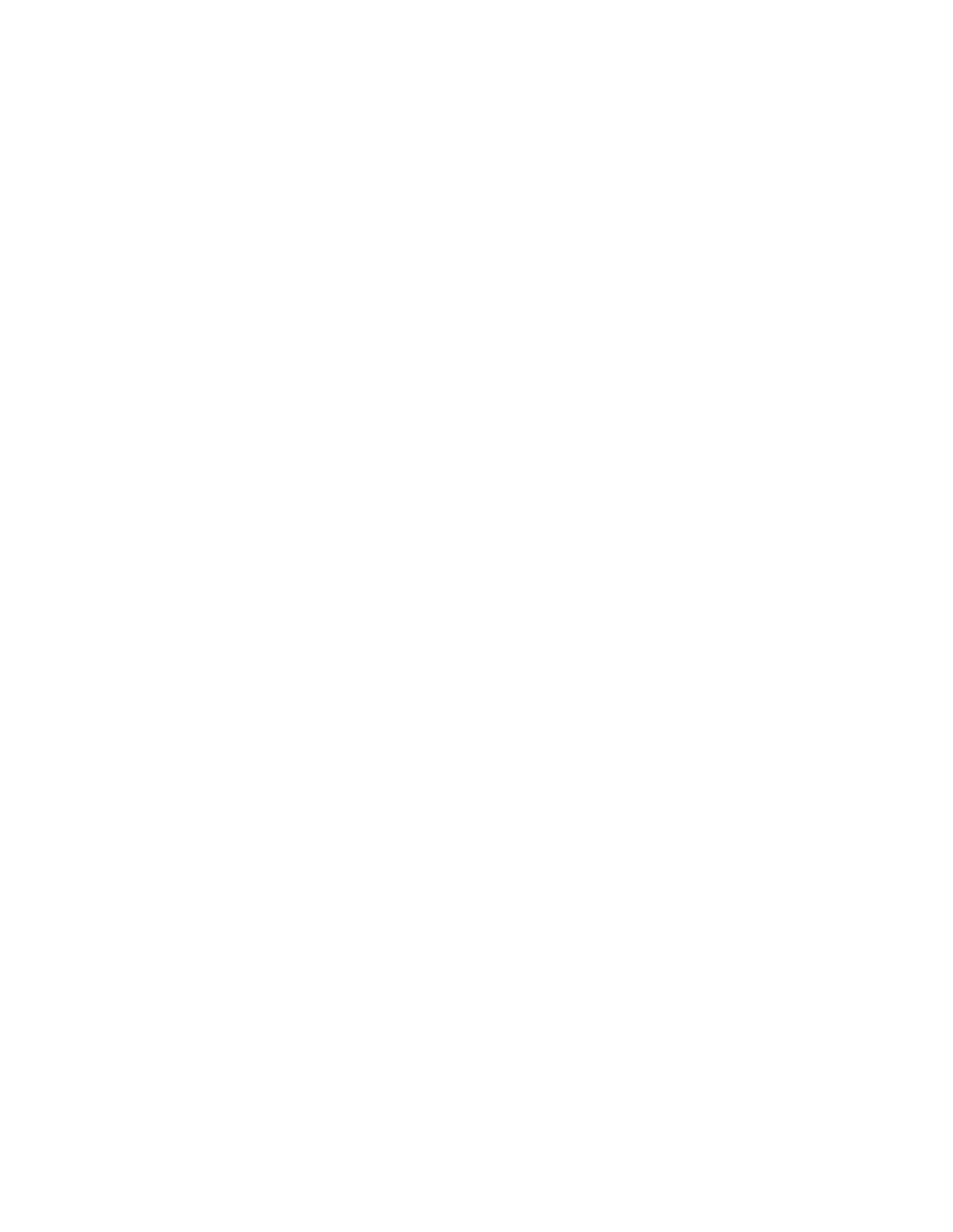5. Let  $(X, \mathcal{M}, \mu)$  and  $(Y, \mathcal{N}, \nu)$  be  $\sigma$ -finite measure spaces. Let  $f : X \mapsto [0, \infty)$  and  $g : Y \mapsto [0, \infty)$ be measurable functions. In this problem the space  $X \times Y$  is equipped with the product  $\sigma$ -algebra  $\mathcal{M} \otimes \mathcal{N}$ .

(a) Prove that f and g are both measurable functions on  $X \times Y$  and that  $h(x, y) = f(x)g(y)$  is also a measurable function on  $X \times Y$ .

(b) Assume that  $f \in L^1(X, \mu)$  and  $g \in L^1(Y, \nu)$ . By applying an appropriate theorem, prove that  $h \in L^1(X \times Y, \mu \times \nu).$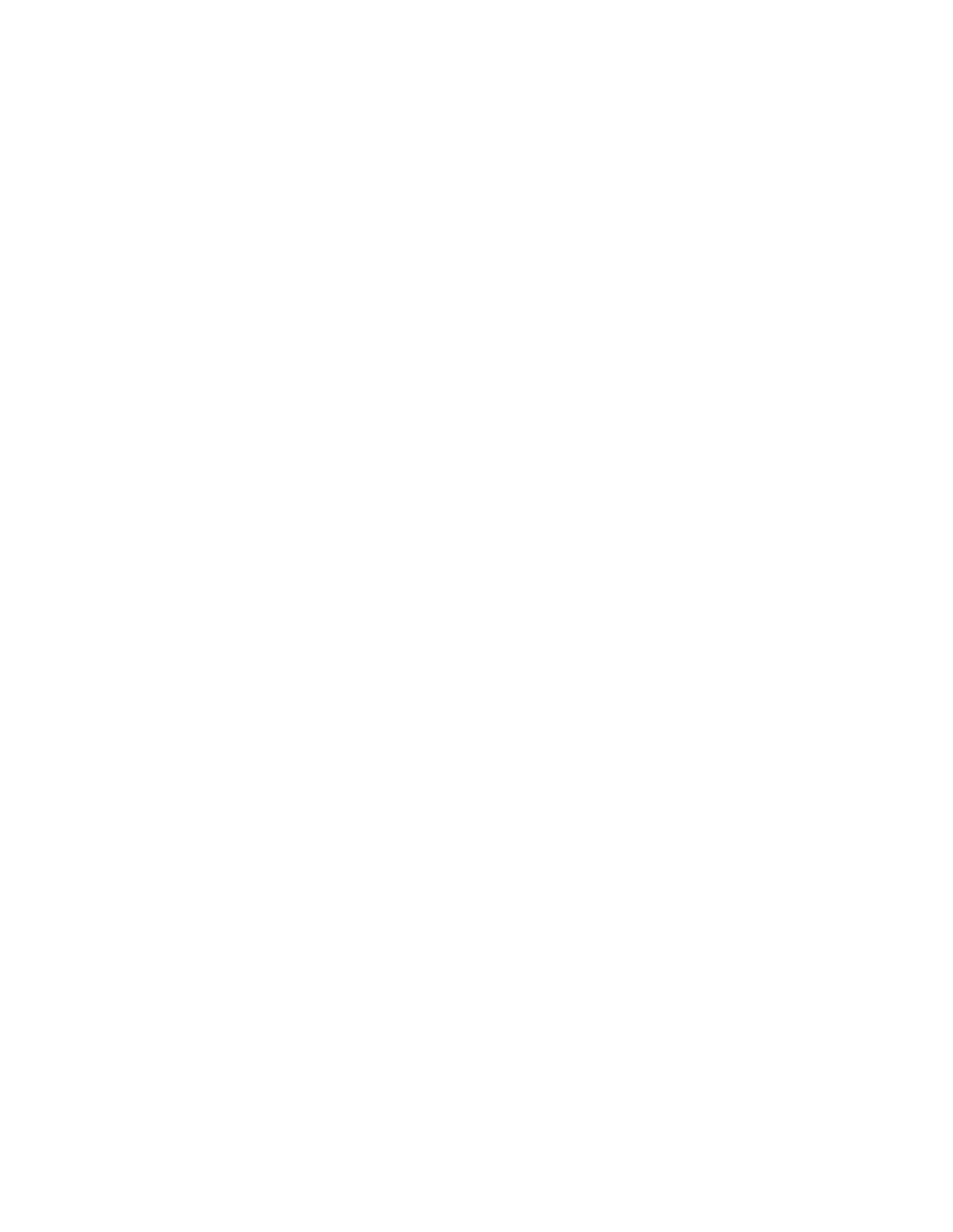6. Let E be a nonempty closed and convex set in a Hilbert space  $\mathcal H$  with norm  $\|\cdot\|$ . Prove that there exists a unique element  $x_0 \in E$  which minimizes  $||x||$  on E; that is,  $||x_0|| = \inf_{x \in E} ||x||$ . [Hint. Use the parallelogram law  $||y + z||^2 + ||y - z||^2 = 2||y||^2 + 2||z||^2$  for all y and z in H. Apply the parallelogram law twice, first to an appropriate sequence in order to prove the existence of  $x_0$  and then to prove the uniqueness of  $x_0$ .]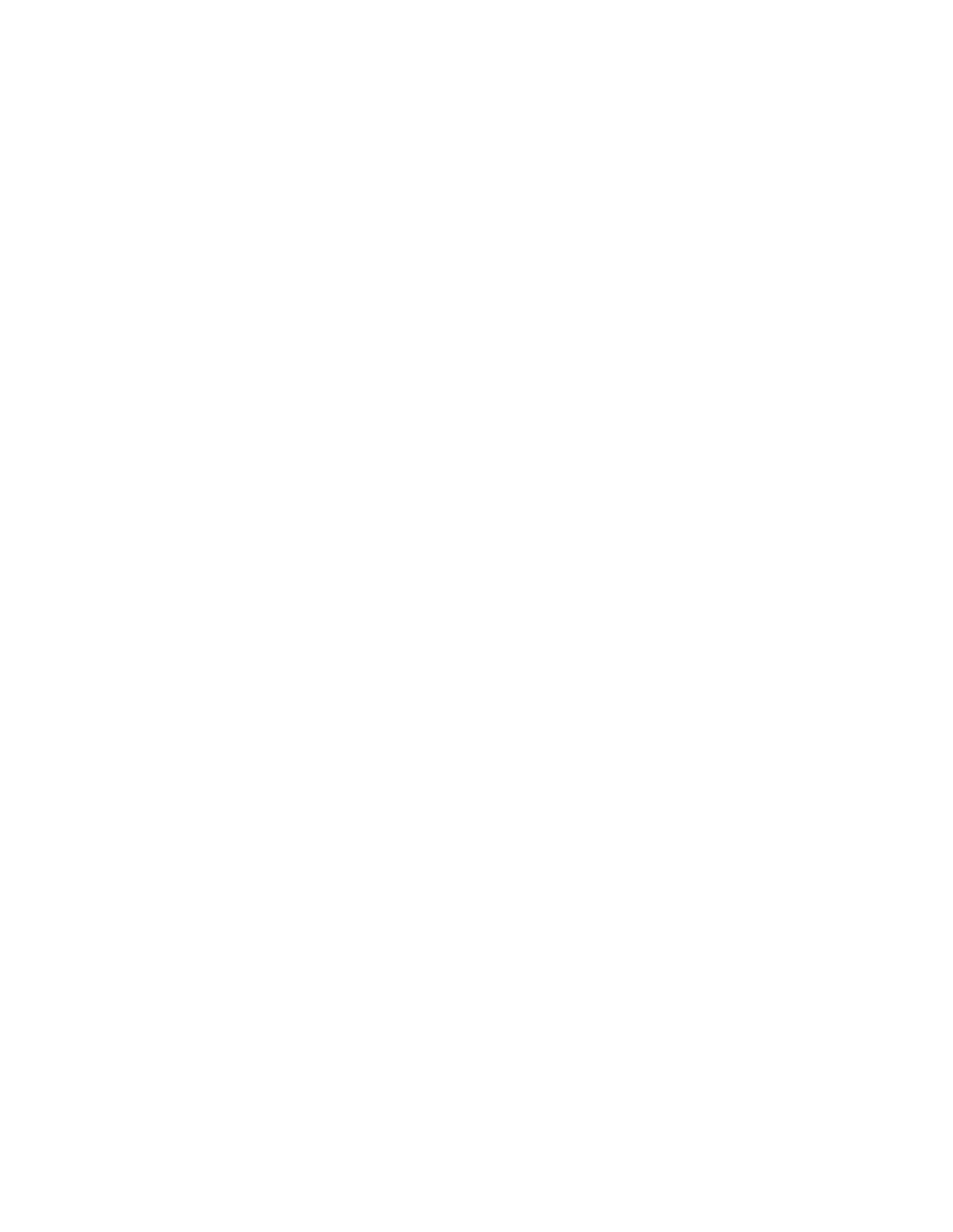7. (a) Let A be a proper subset of  $[0, 1]$  which is measurable. Consider the limit

$$
\lim_{n \to \infty} \int_A \cos(2\pi nx) \, dx = 0 = \lim_{n \to \infty} \int_A \sin(2\pi nx) \, dx.
$$

Either prove this limit or invoke a theorem that implies this limit. [Hint. Use the fact that  $1_A \in$  $L^2([0, 1], m)$ , where m denotes Lebesgue measure on [0, 1].]

(b) One can prove that the series  $\sum_{n=1}^{\infty} [\sin(2\pi nx)]/\sqrt{n}$  converges for all  $x \in [0,1]$  (you do not have to prove this). Could this series be the Fourier series of a function in  $L^2([0,1], m)$ ? Explain your answer.